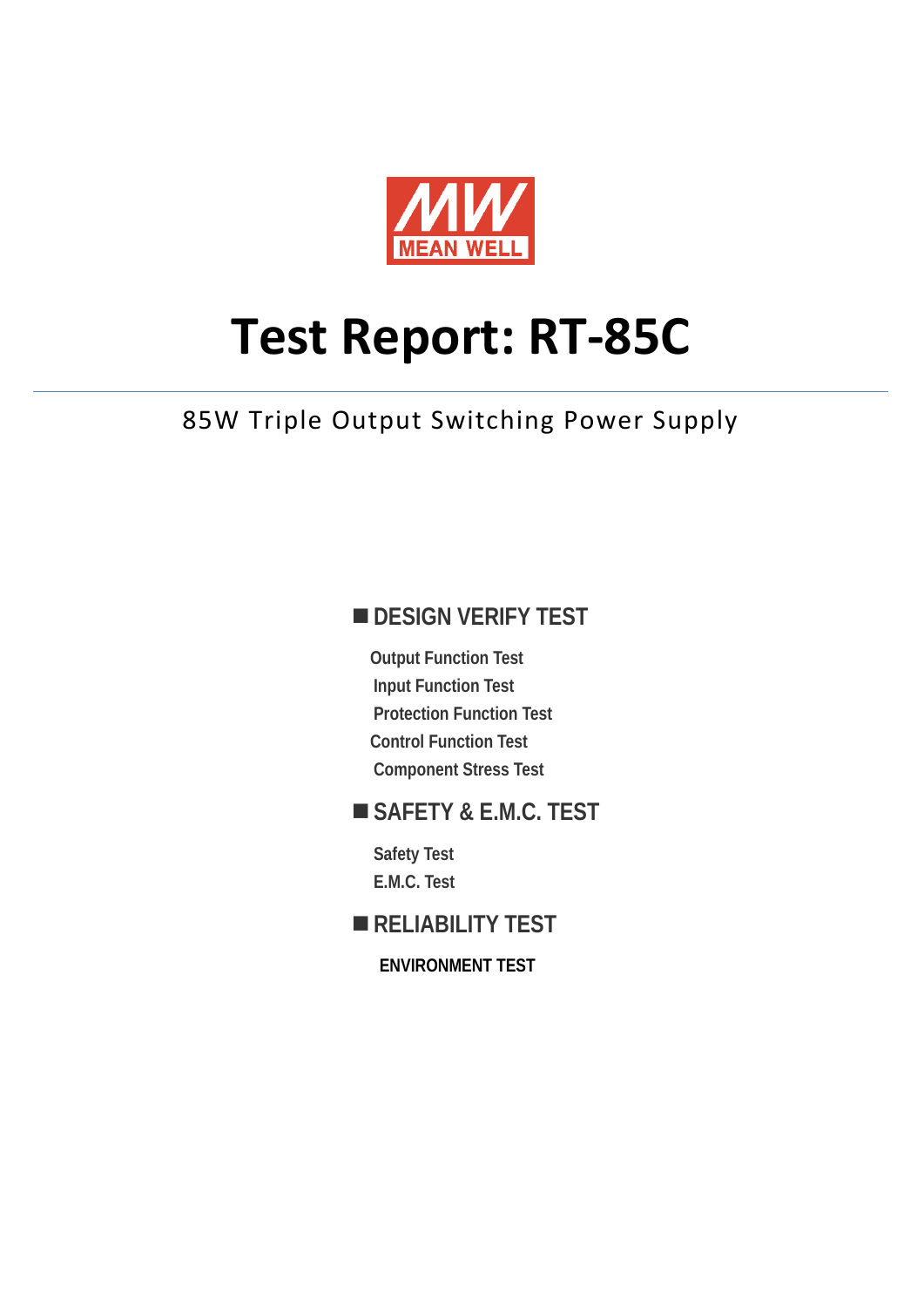

# **DESIGN VERIFY TEST**

## **OUTPUT FUNCTION TEST**

| <b>NO</b>      | <b>TEST ITEM</b>                               | <b>SPECIFICATION</b>                                                  | <b>TEST CONDITION</b>                                                  | <b>RESULT</b>                                                                          |
|----------------|------------------------------------------------|-----------------------------------------------------------------------|------------------------------------------------------------------------|----------------------------------------------------------------------------------------|
| 1              | <b>OUTPUT VOLTAGE</b><br>ADJUST RANGE          | CH1: 4.75V~5.5 V                                                      | I/P: 230 VAC<br>I/P: 115 VAC<br>$O/P : MIN$ LOAD<br>Ta: $25^{\circ}$ C | 4.66V~5.63V/230VAC<br>4.66V~5.63V/115VAC                                               |
| $\overline{2}$ | <b>OUTPUT VOLTAGE(Max)</b><br><b>TOLERANCE</b> | $V1: -2\%~2\%$<br>$V2: -7\%~3\%$<br>$V3: -6\%~6%$                     | I/P: 88VAC /264VAC<br>O/P:FULL/ MIN. LOAD<br>Ta: $25^{\circ}$ C        | $-0.10\% - 0.10\%$<br>$V1$ :<br>$V2: -0.90\% \sim 1.55\%$<br>$V3: -1.33\% \sim 3.35\%$ |
| 3              | LINE REGULATION (Max)                          | $V1: -0.5\% \sim 0.5\%$<br>$V2: -1\% \sim 1\%$<br>$V3: -1\% \sim 1\%$ | I/P: 88VAC~ 264VAC<br>O/P:FULL LOAD<br>Ta: $25^{\circ}$ C              | $-0.04\% - 0.04\%$<br>V1:<br>$-0.02\% - 0.03\%$<br>V2:<br>$-0.03\% - 0.03\%$<br>V3:    |
| 4              | LOAD REGULATION(Max)                           | $V1: -1\% - 1\%$<br>$V2: -3\% - 3\%$<br>$V3: -6\% - 6\%$              | I/P: 230VAC<br>O/P:FULL ~MIN LOAD<br>Ta: $25^{\circ}$ C                | $-0.10\% - 0.10\%$<br>V1:<br>$V2: -0.90\% \sim 1.55\%$<br>$V3: -1.33\% \sim 3.35\%$    |
| 5              | OVER/UNDERSHOOT TEST                           | $< +10%$                                                              | I/P: 230VAC<br>O/P:FULL LOAD<br>Ta: $25^{\circ}$ C                     | 1.2%                                                                                   |
| 6              | RIPPLE & NOISE(Max)                            | 80mVp-p<br>V1:<br>V2:<br>120mVp-p<br>V3:<br>120mVp-p                  | I/P:230VAC<br>O/P:FULL LOAD<br>Ta: $25^{\circ}$ C                      | 40mVp-p<br>V1:<br>V2:<br>71mVp-p<br>64mVp-p<br>V3:                                     |







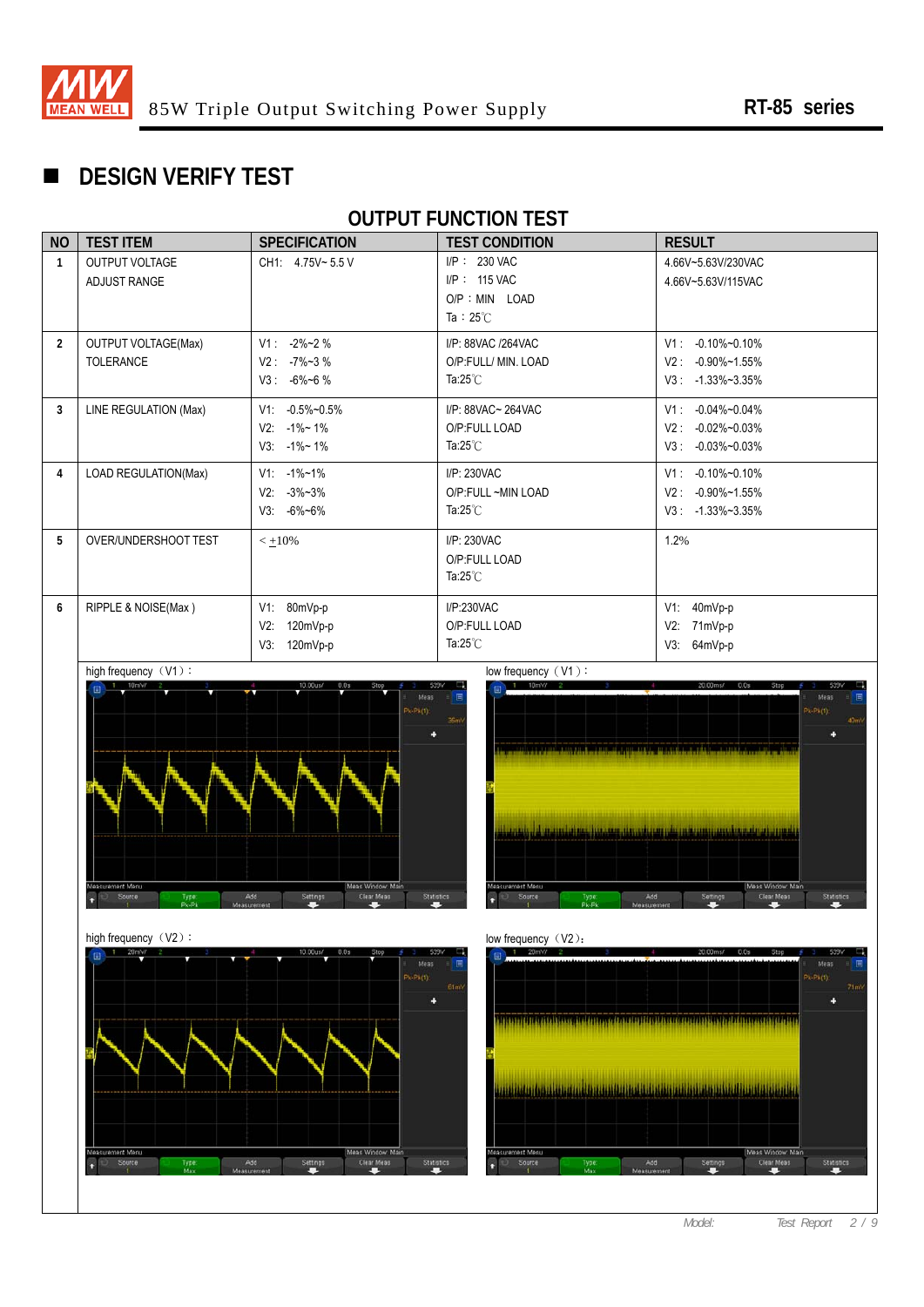

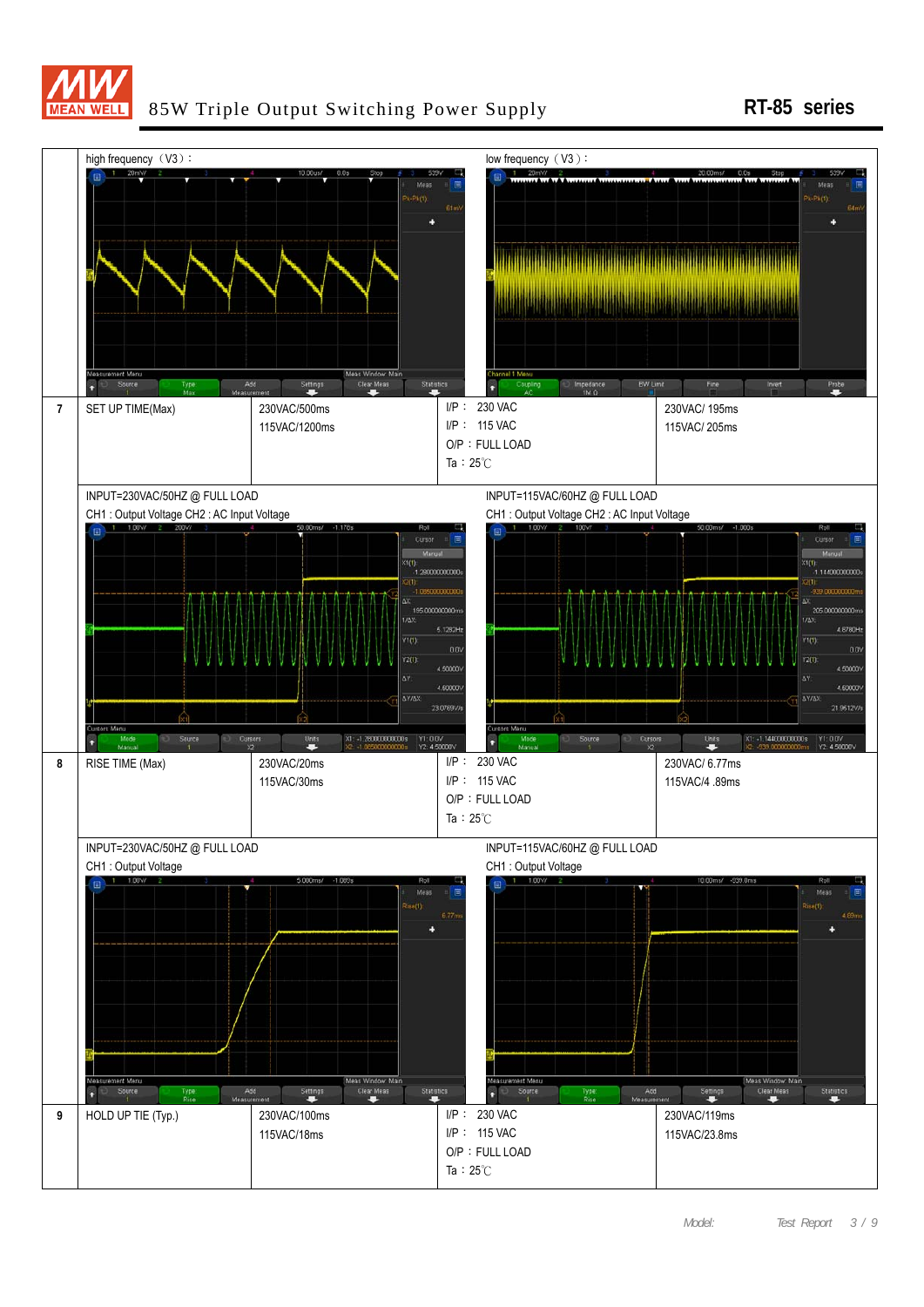

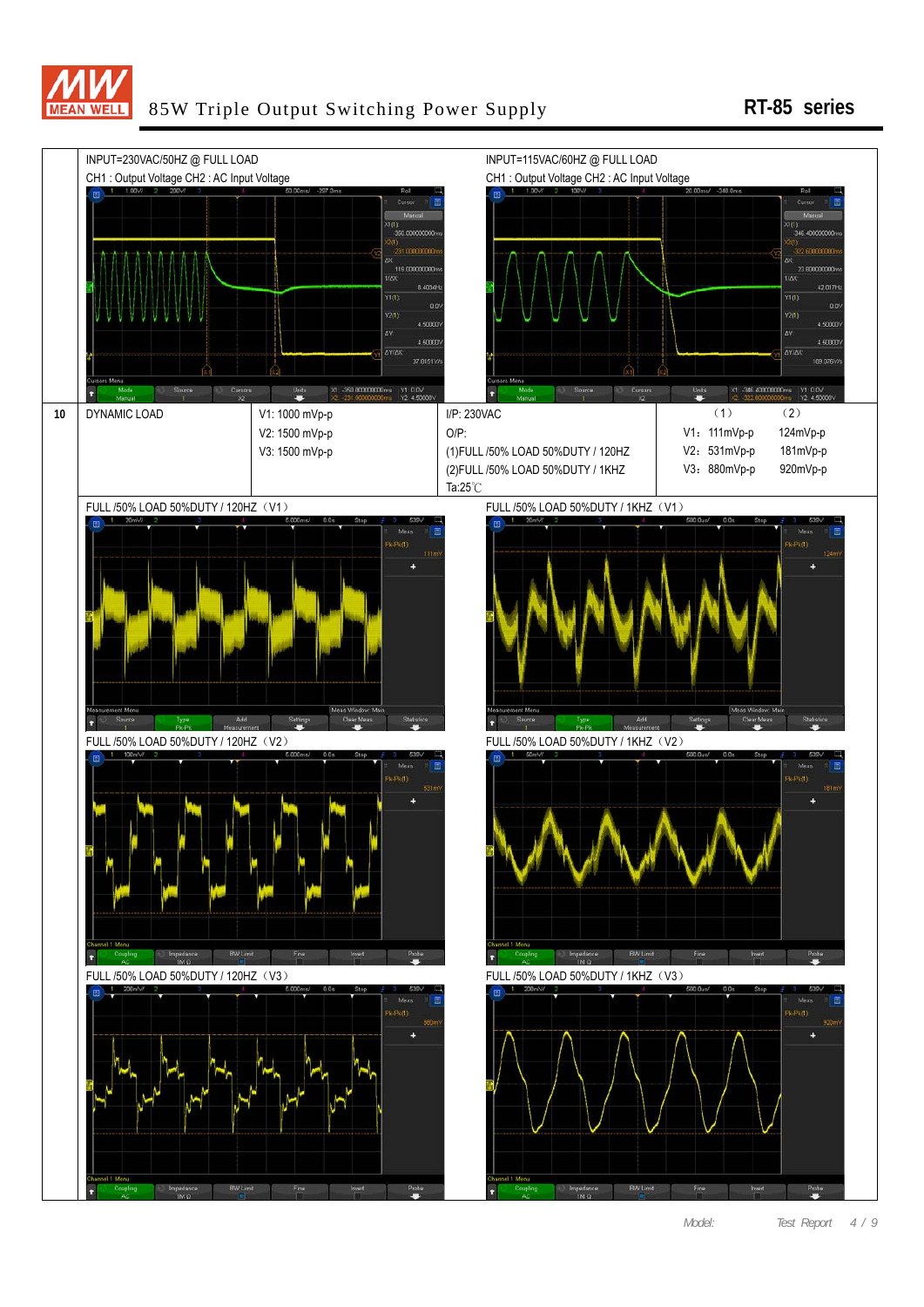

| <b>NO</b>      | <b>TEST ITEM</b>                         | <b>SPECIFICATION</b>                                  | <b>TEST CONDITION</b>              | <b>RESULT</b>                          |
|----------------|------------------------------------------|-------------------------------------------------------|------------------------------------|----------------------------------------|
| $\overline{1}$ | <b>INPUT VOLTAGE RANGE</b>               | 88VAC~264VAC                                          | I/P:TESTING                        | 71V~264V                               |
|                |                                          |                                                       | O/P:FULL LOAD                      |                                        |
|                |                                          |                                                       | Ta: $25^{\circ}$ C                 |                                        |
|                |                                          |                                                       | $I/P$ :                            | TEST: OK                               |
|                |                                          |                                                       | LOW-LINE-3V=85 V                   |                                        |
|                |                                          |                                                       | HIGH-LINE+15%=300 V                |                                        |
|                |                                          |                                                       | O/P:FULL/MIN LOAD                  |                                        |
|                |                                          |                                                       | (PLEASE CHECK DERATING CURVE)      |                                        |
|                |                                          |                                                       | ON: 30 Sec OFF: 30 Sec 10MIN       |                                        |
|                |                                          |                                                       | (POWER ON/OFF NO DAMAGE)           |                                        |
| $\overline{2}$ | <b>INPUT FREQUENCY RANGE</b>             | 47HZ ~63 HZ                                           | I/P:88 VAC ~264 VAC                | TEST: OK                               |
|                |                                          | NO DAMAGE                                             | O/P:FULL~MIN LOAD                  |                                        |
|                |                                          |                                                       | Ta: $25^{\circ}$ C<br>I/P: 230 VAC |                                        |
| 3              | <b>INPUT CURRENT (Typ.)</b>              | 230V/1.5A<br>115V/2.5A                                | I/P: 115 VAC                       | I = 0.84A/230VAC<br>I = 1.39 A/ 115VAC |
|                |                                          |                                                       | O/P: FULL LOAD                     |                                        |
|                |                                          |                                                       | Ta: $25^{\circ}$ C                 |                                        |
| $\overline{4}$ | <b>LEAKAGE CURRENT</b>                   | <2 mA / 240 VAC                                       | I/P: 240 VAC                       | 0.6 <sub>m</sub> A                     |
|                |                                          |                                                       | O/P: Min LOAD                      |                                        |
|                |                                          |                                                       | Ta: $25^{\circ}$ C                 |                                        |
| 5              | EFFICIENCY(Typ.)                         | 77%                                                   | I/P:230 VAC                        | 79.7%                                  |
|                |                                          |                                                       | O/P:FULL LOAD                      |                                        |
|                |                                          |                                                       | Ta: $25^{\circ}$ C                 |                                        |
|                | EFFICIENCY vs LOAD                       |                                                       |                                    |                                        |
|                | 84                                       |                                                       |                                    |                                        |
|                |                                          |                                                       |                                    |                                        |
|                | 80                                       |                                                       |                                    |                                        |
|                | 76                                       |                                                       |                                    |                                        |
|                | 72                                       |                                                       |                                    | $-230VAC$                              |
|                |                                          |                                                       |                                    |                                        |
|                | 68                                       |                                                       |                                    |                                        |
|                | 20%<br>10%                               | 50%<br>30%<br>40%<br>60%                              | 70%<br>80%<br>90%<br>100%          |                                        |
|                | Load<br>Load                             | Load<br>Load<br>Load<br>Load                          | Load<br>Load<br>Load<br>Load       |                                        |
| 6              | INRUSH CURRENT(Typ.)                     | 230V / 50A                                            | I/P: 230 VAC                       | 42A                                    |
|                |                                          | COLD START                                            | O/P: FULL LOAD                     |                                        |
|                |                                          |                                                       | Ta: $25^{\circ}$ C                 |                                        |
|                | INPUT=230VAC/50HZ @ FULL LOAD            |                                                       |                                    |                                        |
|                | CH2: AC Input Voltage CH4: Input current |                                                       |                                    |                                        |
|                | <b>Tek Stop</b>                          |                                                       |                                    |                                        |
|                |                                          |                                                       |                                    |                                        |
|                |                                          |                                                       |                                    |                                        |
|                |                                          | Ch4 Max                                               |                                    |                                        |
|                |                                          | 42.0 A                                                |                                    |                                        |
|                |                                          |                                                       |                                    |                                        |
|                |                                          |                                                       |                                    |                                        |
|                |                                          |                                                       |                                    |                                        |
|                | $\sqrt{2}$                               |                                                       |                                    |                                        |
|                | Đ                                        |                                                       |                                    |                                        |
|                |                                          |                                                       |                                    |                                        |
|                |                                          | Ch2 + 200 V \ M 400us A Ch4 $J$ 16.2 A                |                                    |                                        |
|                | Ch $4 + 10.0$ A                          | 15 Feb 2019<br>14:40:56<br>$\overline{u}$ + 0.00000 s |                                    |                                        |

#### **INPUT FUNCTION TEST**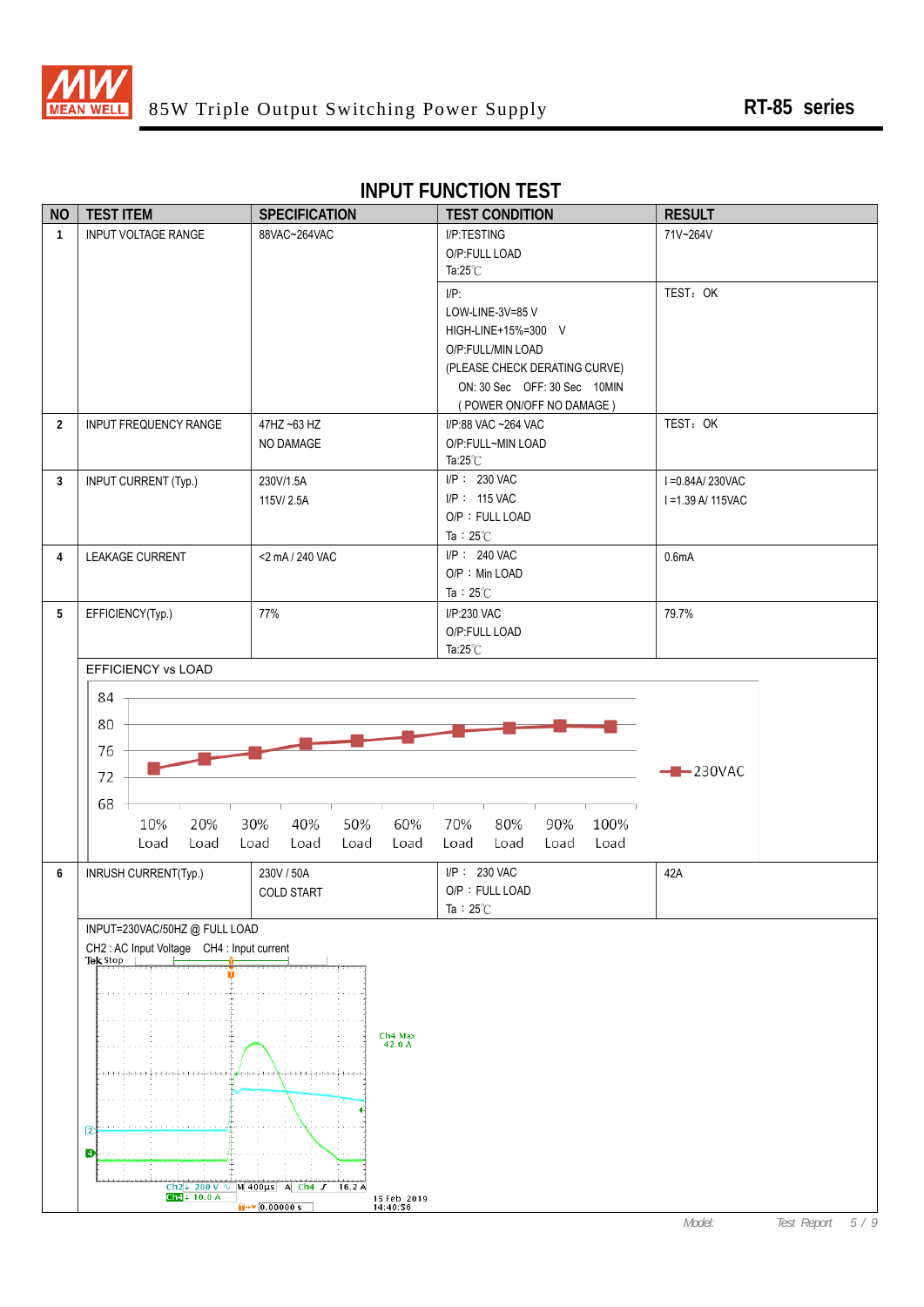

# **PROTECTION FUNCTION TEST**

| <b>NO</b> | <b>TEST ITEM</b>        | <b>SPECIFICATION</b> | <b>TEST CONDITION</b> | <b>RESULT</b>                             |
|-----------|-------------------------|----------------------|-----------------------|-------------------------------------------|
|           | OVER LOAD PROTECTION    | 110%~150%            | I/P: 264VAC           | 124.3%/264VAC                             |
|           |                         |                      | I/P: 230VAC           | 138.3%/230VAC                             |
|           |                         |                      | I/P: 115VAC           | 143.0%/115VAC                             |
|           |                         |                      | O/P:TESTING           | <b>PROTECTION TYPE:</b>                   |
|           |                         |                      | Ta: $25^{\circ}$ C    | Hiccup mode, recovers automatically after |
|           |                         |                      |                       | fault condition is removed                |
| 2         | OVER VOLTAGE PROTECTION | 5.75V~6.75V          | I/P: 264VAC           | 6.05V/264VAC                              |
|           |                         |                      | I/P: 230VAC           | 6.05V/230VAC                              |
|           |                         |                      | $I/P: 88$ VAC         | 6.05V/88VAC                               |
|           |                         |                      | O/P:MIN LOAD          | <b>PROTECTION TYPE:</b>                   |
|           |                         |                      | Ta: $25^{\circ}$ C    | Hiccup mode, recovers automatically after |
|           |                         |                      |                       | fault condition is removed                |
| 3         | SHORT PROTECTION        | SHORT EVERY OUTPUT   | I/P: 264VAC           | NO DAMAGE                                 |
|           |                         | 1 HOUR NO DAMAGE     | I/P: 88VAC            | <b>PROTECTION TYPE:</b>                   |
|           |                         |                      | O/P: FULL LOAD        | Hiccup mode, recovers automatically after |
|           |                         |                      | Ta:25 $°C$            | fault condition is removed                |

#### **COMPONENT STRESS TEST**

| <b>NO</b>      | <b>TEST ITEM</b>                                           | <b>SPECIFICATION</b>                                                                              | <b>TEST CONDITION</b>                                                                                                                                                     | <b>RESULT</b>                                                                                                                                                                        |
|----------------|------------------------------------------------------------|---------------------------------------------------------------------------------------------------|---------------------------------------------------------------------------------------------------------------------------------------------------------------------------|--------------------------------------------------------------------------------------------------------------------------------------------------------------------------------------|
| 1              | <b>PWM Transistor</b><br>(D to S) or (C to E) Peak Voltage | Q1 Rated<br>:900 V                                                                                | AC ON/OFF<br>I/P:High-Line +3V =267V<br>VDS:<br>O/P: (1)Full Load<br>(2) Output Short<br>(3) Full Load Continue<br>Ta: $25^{\circ}$ C                                     | VDS:<br>546V<br>(1)<br>(2)<br>723V<br>510V<br>(3)                                                                                                                                    |
| $\overline{2}$ | O/P Diode                                                  | D <sub>50</sub><br>Rated<br>: 200 V<br>D <sub>55</sub><br>Rated<br>: 200V<br>Rated<br>D60<br>:60V | AC ON/OFF<br>I/P:High-Line +3V =267 V<br>O/P: (1)Full Load<br>(2) Output Short<br>(3) Full Load Continue<br>Ta: $25^{\circ}$ C                                            | D <sub>50</sub><br>D <sub>55</sub><br>159V<br>(1)<br>(1)<br>145V<br>(2)<br>157V<br>(2)<br>145V<br>153V<br>(3)<br>34.2V<br>(3)<br>D60<br>34.7V<br>(1)<br>40.3V<br>(2)<br>19.4V<br>(3) |
| 3              | Input Capacitor Voltage                                    | Rated<br>C <sub>5</sub><br>:100 $\mu$ / 400 V                                                     | I/P:High-Line +3V =267V<br>O/P: (1)Full Load input on/off<br>(2) Min load input on /Off<br>(3) Full Load /Min load Change<br>(4) Full load continue<br>Ta: $25^{\circ}$ C | 383V<br>(1)<br>373V<br>(2)<br>369V<br>(3)<br>(4)<br>361V                                                                                                                             |
| 4              | Control IC Voltage Test                                    | U1 Rated<br>:8.4V~21V                                                                             | AC ON/OFF<br>I/P:High-Line +3V =267 V<br>O/P(1)FULL LOAD<br>(2) Output Short<br>$(3)$ O.L.P<br>$(4)$ O.V.P.<br>(5)NO LOAD<br>VRmin(LOW<br>LINE)<br>Ta: $25^{\circ}$ C     | 15.1V<br>(1)<br>12.7V<br>(2)<br>12.7V<br>(3)<br>12.7V<br>(4)<br>12.7V<br>(5)                                                                                                         |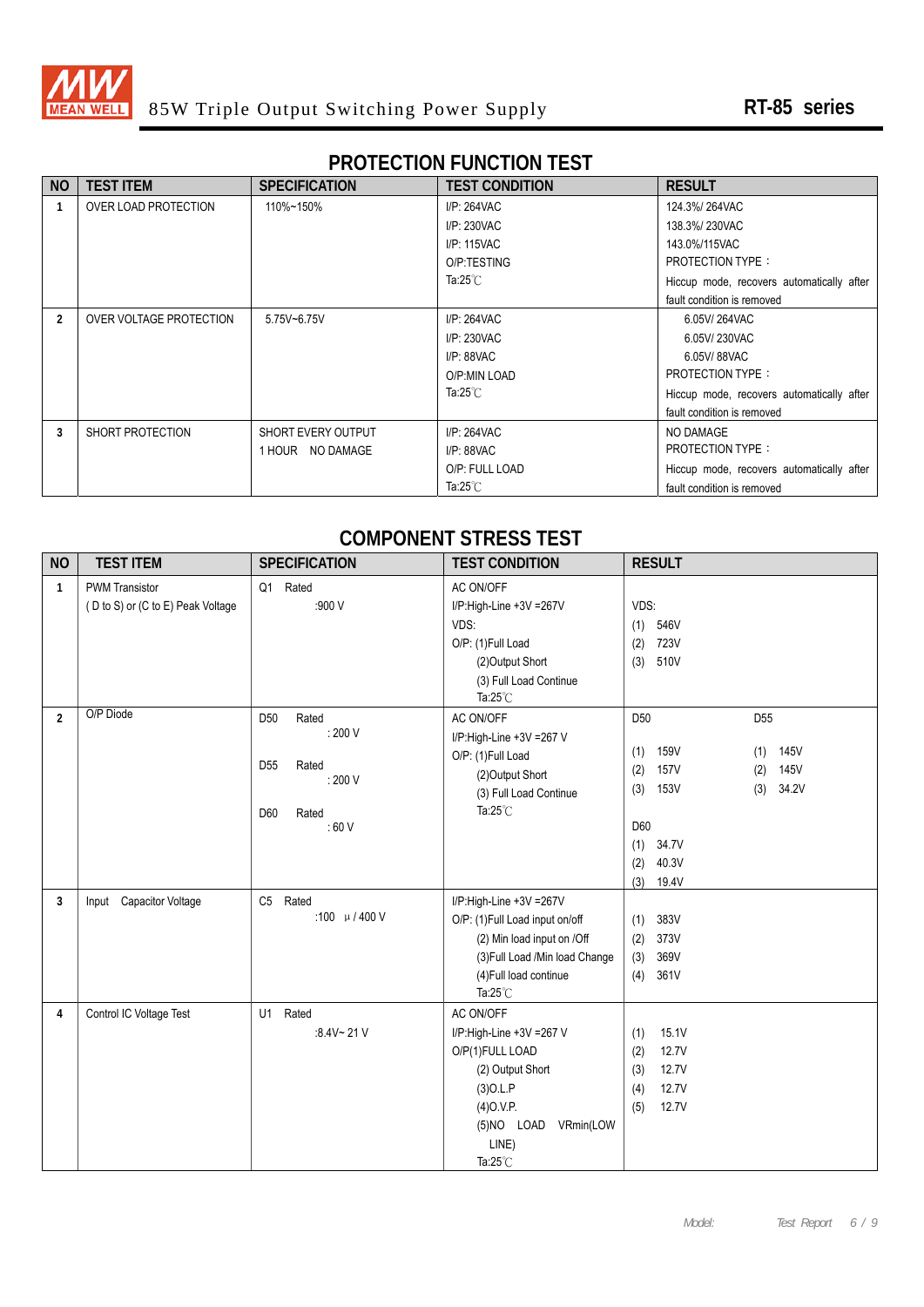

| Clamp Diode Peak Voltage | Rated<br>D1<br>:1000 $V$ | AC ON/OFF<br>I/P: High-Line +3V = 267 V | 570V<br>(1) |
|--------------------------|--------------------------|-----------------------------------------|-------------|
|                          |                          | O/P: (1) Dynamic Load                   | (2)<br>494V |
|                          |                          | 90%Duty/1KHz                            |             |
|                          |                          | (2) Full load continue                  |             |
|                          |                          | Ta: $25^\circ$ C                        |             |

# **SAFETY TEST**

| <b>NO</b> | <b>TEST ITEM</b>            | <b>SPECIFICATION</b>      | <b>TEST CONDITION</b>     | <b>RESULT</b>       |
|-----------|-----------------------------|---------------------------|---------------------------|---------------------|
|           | WITHSTAND VOLTAGE           | I/P-O/P: 3KVAC/min        | $I/P$ -O/P: 3.6 KVAC/min  | I/P-O/P 4.14mA      |
|           |                             | I/P-FG:2 KVAC/min         | I/P- FG: 2.4 KVAC/min     | $I/P$ -FG:3.65mA    |
|           |                             | O/P-FG: 0.5KVAC/min       | O/P - FG: 0.6 KVAC/min    | $O/P-FG:1.51mA$     |
|           |                             |                           | Ta:25 $°C$                | NO DAMAGE           |
|           | <b>ISOLATION RESISTANCE</b> | $I/P$ -O/P:500VDC>100MQ   | $I/P-O/P$ :<br>600<br>VDC | $I/P$ -O/P: 9999MQ  |
|           |                             | I/P- FG:500VDC>100MQ      | VDC<br>600<br>$I/P$ - FG: | $I/P-FG: 9999MQ$    |
|           |                             | $O/P$ - FG:500VDC>100MQ   | Ta:25 $°C$                | $O/P-FG: 9999MO$    |
|           |                             |                           |                           | NO DAMAGE           |
| 3         | <b>GROUNDING CONTINUITY</b> | FG(PE) TO CHASSIS         | $40$ A / $2$ min          | $10 \text{m}\Omega$ |
|           |                             | OR TRACE < 100 m $\Omega$ | Ta: 25℃/70%RH             |                     |

#### **E.M.C TEST**

| <b>NO</b>      | <b>TEST ITEM</b>                                                                    | <b>SPECIFICATION</b>                        | <b>TEST CONDITION</b> | <b>RESULT</b>         |  |  |
|----------------|-------------------------------------------------------------------------------------|---------------------------------------------|-----------------------|-----------------------|--|--|
| $\mathbf{1}$   | <b>HARMONIC</b>                                                                     | EN61000-3-2                                 | I/P:230VAC/50HZ       | <b>⊡PASS</b>          |  |  |
|                |                                                                                     | <b>CLASS A</b>                              | O/P:FULL LOAD         | $\Box$ FAIL           |  |  |
|                |                                                                                     |                                             | Ta: $25^{\circ}$ C    |                       |  |  |
| $\overline{2}$ | CONDUCTION                                                                          | EN55032                                     | I/P: 230 VAC (50HZ)   | <b>PASS</b>           |  |  |
|                |                                                                                     | <b>CLASS B</b>                              | O/P: FULL/50% LOAD    | Test by certified Lab |  |  |
|                |                                                                                     |                                             | Ta: $25^{\circ}$ C    |                       |  |  |
| 3              | <b>RADIATION</b>                                                                    | EN55032                                     | I/P: 230 VAC (50HZ)   | <b>PASS</b>           |  |  |
|                |                                                                                     | <b>CLASS B</b>                              | O/P: FULL LOAD        | Test by certified Lab |  |  |
|                |                                                                                     |                                             | Ta: $25^{\circ}$ C    |                       |  |  |
| 4              | E.S.D                                                                               | EN61000-4-2                                 | I/P: 230 VAC/50HZ     | CRITERIA A            |  |  |
|                |                                                                                     | <b>OLIGHT INDUSTRY</b>                      | O/P: FULL LOAD        |                       |  |  |
|                |                                                                                     | AIR: 8KV / Contact: 4KV                     | Ta: $25^\circ$ C      |                       |  |  |
|                |                                                                                     | <b>ØINDUSTRY</b>                            |                       |                       |  |  |
|                |                                                                                     | AIR: 8KV / Contact: 4KV                     |                       |                       |  |  |
|                |                                                                                     | Din rail Model:<br>AIR: 15KV / Contact: 8KV |                       |                       |  |  |
| 5              | E.F.T                                                                               | EN61000-4-4                                 | I/P: 230 VAC/50HZ     | CRITERIA A            |  |  |
|                |                                                                                     | <b>LIGHT INDUSTRY</b>                       | O/P: FULL LOAD        |                       |  |  |
|                |                                                                                     | INPUT: 1KV                                  | Ta: $25^\circ$ C      |                       |  |  |
|                |                                                                                     | <b>OMEDICAL</b>                             |                       |                       |  |  |
|                |                                                                                     | <b>ZINDUSTRY</b>                            |                       |                       |  |  |
|                |                                                                                     | INPUT: 2KV                                  |                       |                       |  |  |
| 6              | <b>SURGE</b>                                                                        | IEC61000-4-5                                | I/P: 230 VAC/50HZ     | CRITERIA A            |  |  |
|                |                                                                                     | <b>INDUSTRY</b>                             | O/P: FULL LOAD        |                       |  |  |
|                |                                                                                     | $L-N$ : $2KV$                               | Ta: $25^\circ$ C      |                       |  |  |
|                |                                                                                     | $L/N-PE$ : $4KV$                            |                       |                       |  |  |
| $\overline{7}$ | Test by certified Lab $&$ Test Report Prepare                                       |                                             |                       |                       |  |  |
|                | Any contradictions of the test results, please refer to the latest EMC test report. |                                             |                       |                       |  |  |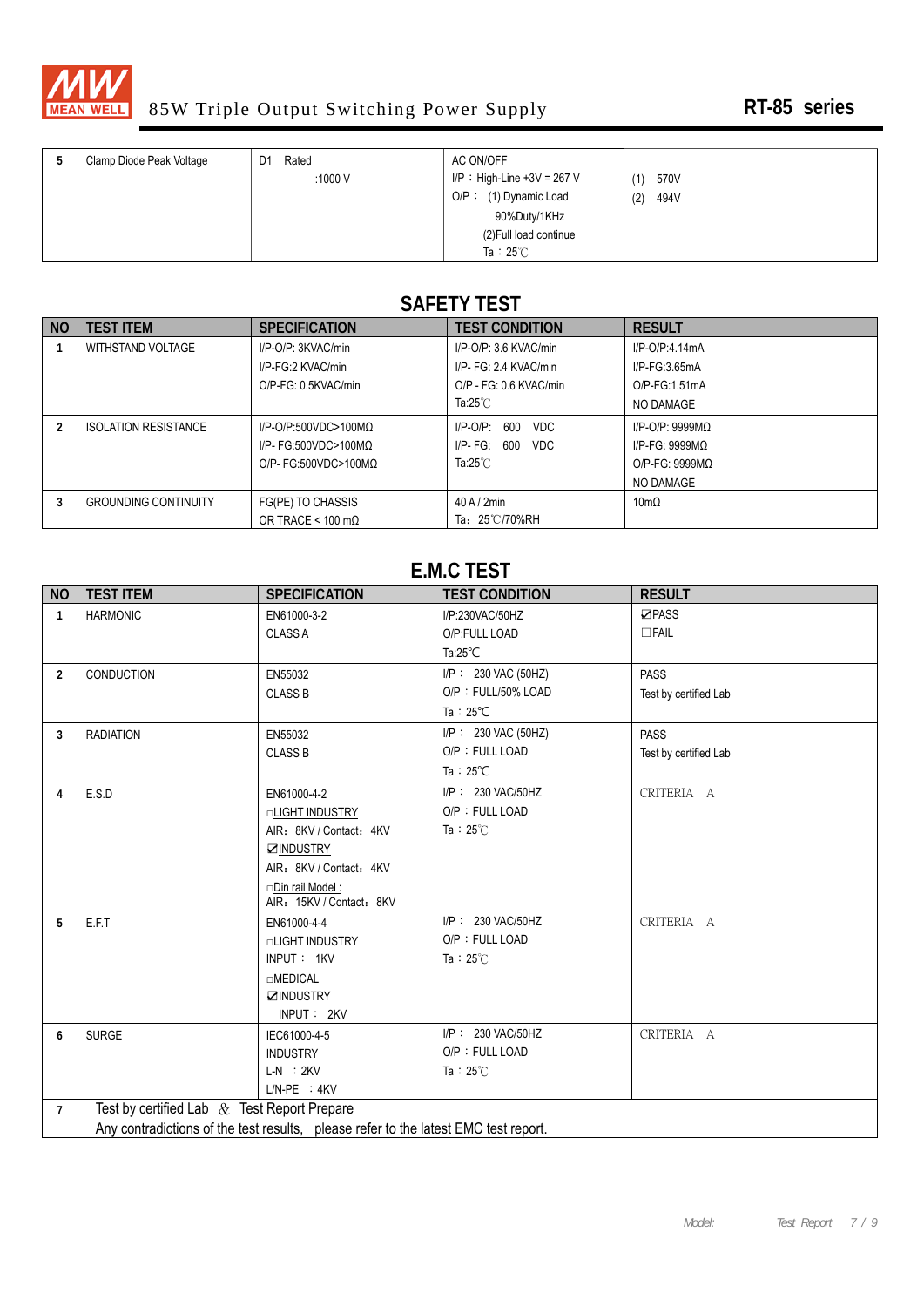

# **RELIABILITY TEST**

# **ENVIRONMENT TEST**

| <b>NO</b>      | <b>TEST ITEM</b>         | <b>SPECIFICATION</b>                                                              |                                    | <b>TEST CONDITION</b>              | <b>RESULT</b> |                            |
|----------------|--------------------------|-----------------------------------------------------------------------------------|------------------------------------|------------------------------------|---------------|----------------------------|
| $\mathbf{1}$   | TEMPERATURE RISE TEST    | MODEL: RT-85B                                                                     |                                    |                                    |               |                            |
|                |                          | 1. ROOM AMBIENT BURN-IN: 1.5 HRS                                                  |                                    |                                    |               |                            |
|                |                          | $I/P$ : 230VAC O/P: FULL LOAD Ta=30.1°C                                           |                                    |                                    |               |                            |
|                |                          | 2. HIGH AMBIENT BURN-IN: 1.5 HRS                                                  |                                    |                                    |               |                            |
|                |                          | $I/P$ : 230VAC O/P: FULL LOAD Ta=40.5°C                                           |                                    |                                    |               |                            |
|                |                          | Position<br>NO                                                                    |                                    | ROOM AMBIENT Ta= 30.1 $^{\circ}$ C |               | HIGH AMBIENT Ta=40.5 °C    |
|                |                          | LF1<br>$\mathbf{1}$                                                               |                                    | 64.7°C                             |               | 79.3°C                     |
|                |                          | BD <sub>1</sub><br>$\overline{2}$                                                 |                                    | 64.4°C                             |               | 79.1°C                     |
|                |                          | D <sub>1</sub><br>3                                                               |                                    | 73.4°C                             |               | 88.3°C                     |
|                |                          | U1<br>$\overline{4}$                                                              |                                    | 75.7°C                             |               | 90.6°C                     |
|                |                          | Q <sub>1</sub><br>$5\phantom{.0}$                                                 |                                    | 74.3°C                             |               | 89.5°C                     |
|                |                          | T1core<br>6                                                                       |                                    | 75.6°C                             |               | 92.2°C                     |
|                |                          | T <sub>1</sub> coil<br>$\overline{7}$                                             |                                    | 81.3°C                             |               | 95.8°C                     |
|                |                          | D <sub>55</sub><br>8                                                              |                                    | 95.0°C                             |               | 108.5°C                    |
|                |                          | D60<br>9                                                                          |                                    | 92.0°C                             |               | 106.1°C                    |
|                |                          | D <sub>50</sub><br>10                                                             |                                    | 93.3°C                             |               | 107.4°C                    |
|                |                          | C62<br>11                                                                         |                                    | 80.9°C                             |               | 95.7°C                     |
|                |                          | C <sub>56</sub><br>12                                                             |                                    | 61.8°C                             |               | $80.3^{\circ}$ C           |
|                |                          | R70<br>13                                                                         |                                    | 61.1°C                             |               | 77.0°C                     |
|                |                          | L <sub>51</sub><br>14                                                             |                                    | 95.9°C                             |               | 88.9°C                     |
|                |                          | L60<br>15                                                                         |                                    | 71.9°C                             |               | 87.3°C                     |
|                |                          | C <sub>5</sub><br>16                                                              |                                    | 92.8°C                             |               | 86.3°C                     |
|                |                          | D <sub>4</sub><br>17                                                              |                                    | 50.6°C                             |               | 66.5°C                     |
| $\overline{2}$ | OVER LOAD BURN-IN TEST   | NO DAMAGE                                                                         |                                    | $I/P$ : 230 VAC                    | TEST: OK      |                            |
|                |                          | 1 HOUR (MIN)                                                                      |                                    | O/P: 120% LOAD                     |               |                            |
|                |                          |                                                                                   |                                    | Ta : $25^{\circ}$ C                |               |                            |
| 3              | <b>LOW TEMPERATURE</b>   | TURN ON AFTER 2 HOUR                                                              |                                    | I/P: 264VAC/115VAC                 | TEST: OK      |                            |
|                | TURN ON TEST             |                                                                                   |                                    | O/P: 100 % LOAD                    |               |                            |
|                |                          |                                                                                   |                                    | Ta= $-25^{\circ}$ C                |               |                            |
| 4              | <b>HIGH HUMIDITY</b>     | AFTER 12 HOURS                                                                    |                                    | I/P: 272 VAC                       | TEST: OK      |                            |
|                | <b>HIGH TEMPERATURE</b>  | IN CHAMBER ON                                                                     |                                    | O/P: FULL LOAD                     |               |                            |
|                | <b>HIGH VOLTAGE</b>      | CONTROL40°C / 95 %R.H                                                             |                                    | Ta=40 $^{\circ}$ C                 |               |                            |
|                | TURN ON TEST             | NO DAMAGE                                                                         |                                    | HUMIDITY= 95 %R.H                  |               |                            |
| 5              | <b>TEMPERATURE</b>       |                                                                                   | $+0.03\%$ (0~50°C)<br>I/P: 230 VAC |                                    |               | <u>+</u> 0.012%/℃ (0~50℃ ) |
|                | COEFFICIENT              | O/P: FULL LOAD                                                                    |                                    |                                    |               |                            |
| 6              | STORAGE TEMPERATURE TEST | 1. Thermal shock Temperature: -45°C~ +90°C                                        |                                    |                                    | TEST: OK      |                            |
|                |                          | 2. Temperature change rate : 25°C / MIN                                           |                                    |                                    |               |                            |
|                |                          | 3. Dwell time low and high temperature : 30 MIN/EACH                              |                                    |                                    |               |                            |
|                |                          | 4. Total test cycle: 10 CYCLE                                                     |                                    |                                    |               |                            |
|                |                          | 5. Input/Output condition: STATIC                                                 |                                    |                                    |               |                            |
| $\overline{7}$ | THERMAL SHOCK TEST       | 1. Thermal shock Temperature: -30°C~+45°C                                         |                                    |                                    | TEST: OK      |                            |
|                |                          | 2. Temperature change rate : 25°C / MIN                                           |                                    |                                    |               |                            |
|                |                          | 3. Dwell time low and high temperature : 30 MIN/EACH                              |                                    |                                    |               |                            |
|                |                          | 4. Total test cycle: 16 CYCLE                                                     |                                    |                                    |               |                            |
|                |                          | 5. Input/Output condition:<br>15cycle:230V/ FULL LOAD AC ON 3sec/AC OFF 1sec TEST |                                    |                                    |               |                            |
|                |                          | 1cycle:230V/ FULL LOAD Burn In Test                                               |                                    |                                    |               |                            |